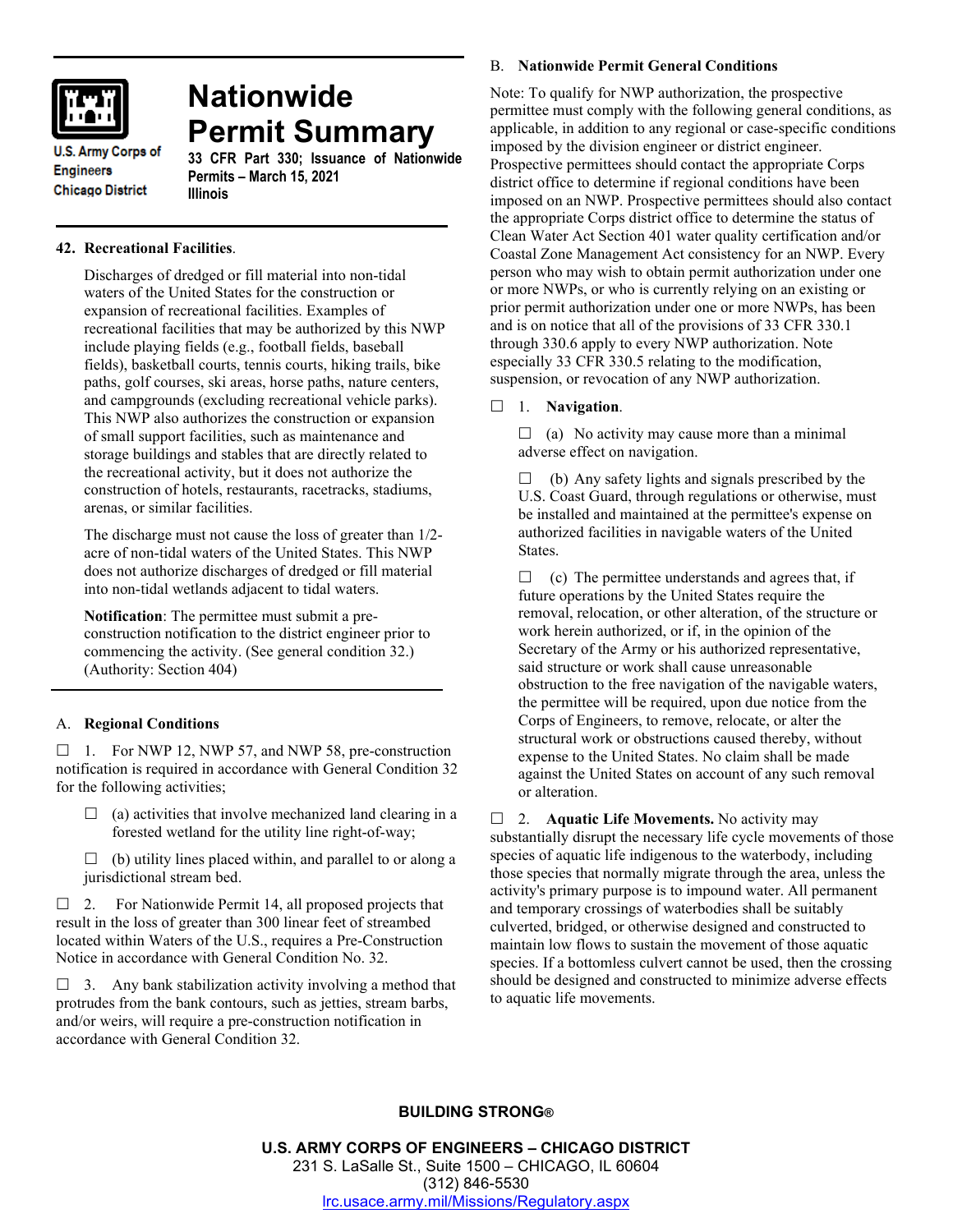#### Nationwide Permit 42 Summary – Chicago District Illinois **Page 2** Page 2

 3. **Spawning Areas**. Activities in spawning areas during spawning seasons must be avoided to the maximum extent practicable. Activities that result in the physical destruction (e.g., through excavation, fill, or downstream smothering by substantial turbidity) of an important spawning area are not authorized.

 4. **Migratory Bird Breeding Areas.** Activities in waters of the United States that serve as breeding areas for migratory birds must be avoided to the maximum extent practicable.

 5. **Shellfish Beds**. No activity may occur in areas of concentrated shellfish populations, unless the activity is directly related to a shellfish harvesting activity authorized by NWPs 4 and 48, or is a shellfish seeding or habitat restoration activity authorized by NWP 27.

 6. **Suitable Material**. No activity may use unsuitable material (e.g., trash, debris, car bodies, asphalt, etc.). Material used for construction or discharged must be free from toxic pollutants in toxic amounts (see section 307 of the Clean Water Act).

 7. **Water Supply Intakes**. No activity may occur in the proximity of a public water supply intake, except where the activity is for the repair or improvement of public water supply intake structures or adjacent bank stabilization.

 8. **Adverse Effects from Impoundments**. If the activity creates an impoundment of water, adverse effects to the aquatic system due to accelerating the passage of water, and/or restricting its flow must be minimized to the maximum extent practicable.

 9. **Management of Water Flows**. To the maximum extent practicable, the pre-construction course, condition, capacity, and location of open waters must be maintained for each activity, including stream channelization, storm water management activities, and temporary and permanent road crossings, except as provided below. The activity must be constructed to withstand expected high flows. The activity must not restrict or impede the passage of normal or high flows, unless the primary purpose of the activity is to impound water or manage high flows. The activity may alter the pre-construction course, condition, capacity, and location of open waters if it benefits the aquatic environment (e.g., stream restoration or relocation activities).

 10. **Fills Within 100-Year Floodplains**. The activity must comply with applicable FEMA-approved state or local floodplain management requirements.

□ 11. **Equipment**. Heavy equipment working in wetlands or mudflats must be placed on mats, or other measures must be taken to minimize soil disturbance.

 12. **Soil Erosion and Sediment Controls**. Appropriate soil erosion and sediment controls must be used and maintained in effective operating condition during construction, and all exposed soil and other fills, as well as any work below the ordinary high water mark or high tide line, must be permanently stabilized at the earliest practicable date. Permittees are encouraged to perform work within waters of the United States during periods of low-flow or no-flow, or during low tides.

 13. **Removal of Temporary Fills**. Temporary structures must be removed, to the maximum extent practicable, after their use has been discontinued. Temporary fills must be removed in their entirety and the affected areas returned to pre-construction elevations. The affected areas must be revegetated, as appropriate.

 14. **Proper Maintenance**. Any authorized structure or fill shall be properly maintained, including maintenance to ensure public safety and compliance with applicable NWP general conditions, as well as any activity-specific conditions added by the district engineer to an NWP authorization.

 15. **Single and Complete Project**. The activity must be a single and complete project. The same NWP cannot be used more than once for the same single and complete project.

## 16. **Wild and Scenic Rivers**.

 $\Box$  (a) No NWP activity may occur in a component of the National Wild and Scenic River System, or in a river officially designated by Congress as a "study river" for possible inclusion in the system while the river is in an official study status, unless the appropriate Federal agency with direct management responsibility for such river, has determined in writing that the proposed activity will not adversely affect the Wild and Scenic River designation or study status.

 $\Box$  (b) If a proposed NWP activity will occur in a component of the National Wild and Scenic River System, or in a river officially designated by Congress as a "study river" for possible inclusion in the system while the river is in an official study status, the permittee must submit a preconstruction notification (see general condition 32). The district engineer will coordinate the PCN with the Federal agency with direct management responsibility for that river. Permittees shall not begin the NWP activity until notified by the district engineer that the Federal agency with direct management responsibility for that river has determined in writing that the proposed NWP activity will not adversely affect the Wild and Scenic River designation or study status.

 $\Box$  (c) Information on Wild and Scenic Rivers may be obtained from the appropriate Federal land management agency responsible for the designated Wild and Scenic River or study river (e.g., National Park Service, U.S. Forest Service, Bureau of Land Management, U.S. Fish and Wildlife Service). Information on these rivers is also available at: http://www.rivers.gov/.

 17. **Tribal Rights**. No activity or its operation may impair reserved tribal rights, including, but not limited to, reserved water rights and treaty fishing and hunting rights.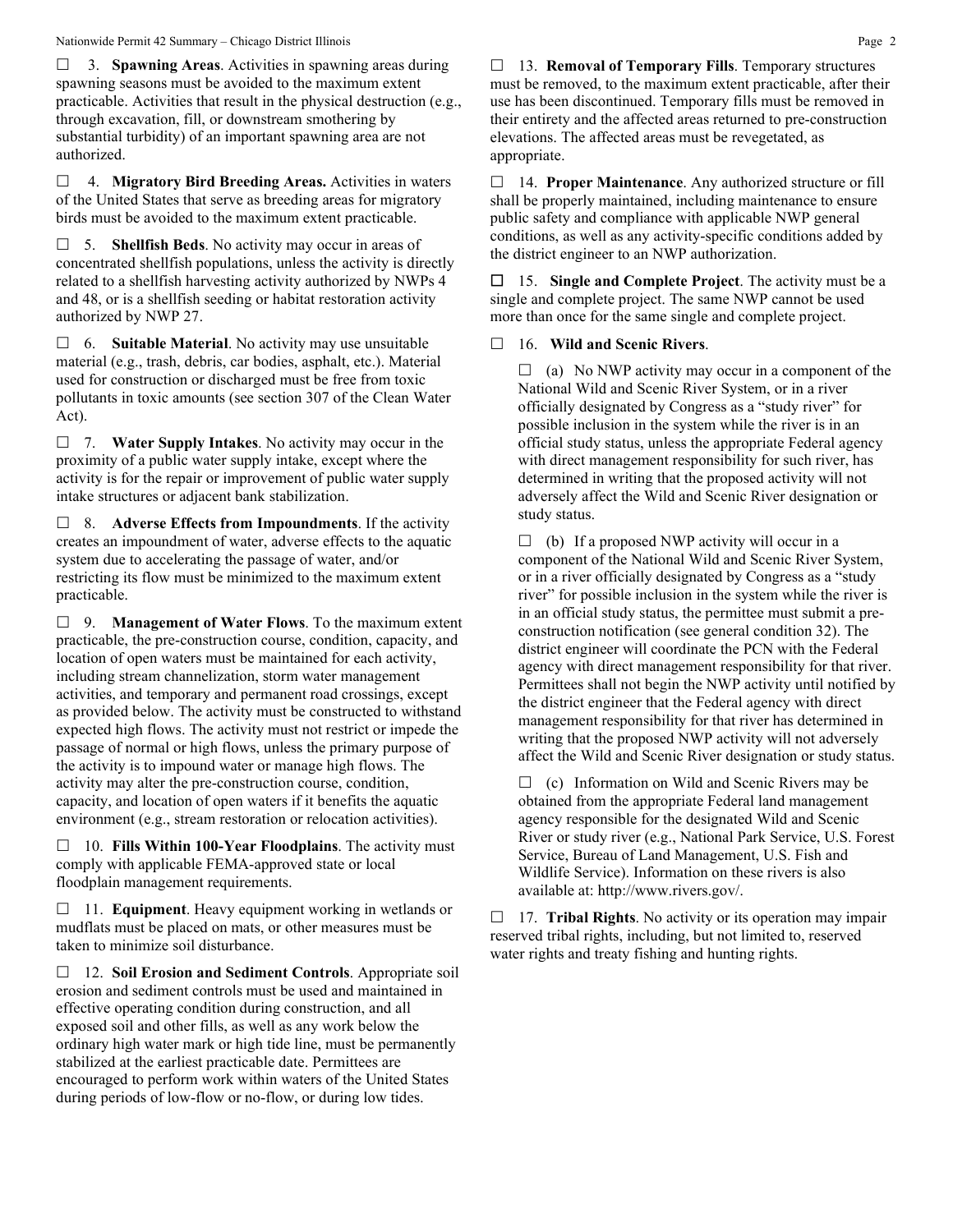#### 18. **Endangered Species**.

 $\Box$  (a) No activity is authorized under any NWP which is likely to directly or indirectly jeopardize the continued existence of a threatened or endangered species or a species proposed for such designation, as identified under the Federal Endangered Species Act (ESA), or which will directly or indirectly destroy or adversely modify the critical habitat of such species. No activity is authorized under any NWP which "may affect" a listed species or critical habitat, unless ESA section 7 consultation addressing the consequences of the proposed activity on listed species or critical habitat has been completed. See 50 CFR 402.02 for the definition of "effects of the action" for the purposes of ESA section 7 consultation, as well as 50 CFR 402.17, which provides further explanation under ESA section 7 regarding "activities that are reasonably certain to occur" and "consequences caused by the proposed action."

 $\Box$  (b) Federal agencies should follow their own procedures for complying with the requirements of the ESA (see 33 CFR 330.4 $(f)(1)$ ). If pre-construction notification is required for the proposed activity, the Federal permittee must provide the district engineer with the appropriate documentation to demonstrate compliance with those requirements. The district engineer will verify that the appropriate documentation has been submitted. If the appropriate documentation has not been submitted, additional ESA section 7 consultation may be necessary for the activity and the respective federal agency would be responsible for fulfilling its obligation under section 7 of the ESA.

 $\Box$  (c) Non-federal permittees must submit a preconstruction notification to the district engineer if any listed species (or species proposed for listing) or designated critical habitat (or critical habitat proposed such designation) might be affected or is in the vicinity of the activity, or if the activity is located in designated critical habitat or critical habitat proposed for such designation, and shall not begin work on the activity until notified by the district engineer that the requirements of the ESA have been satisfied and that the activity is authorized. For activities that might affect Federally-listed endangered or threatened species (or species proposed for listing) or designated critical habitat (or critical habitat proposed for such designation), the pre-construction notification must include the name(s) of the endangered or threatened species (or species proposed for listing) that might be affected by the proposed activity or that utilize the designated critical habitat (or critical habitat proposed for such designation) that might be affected by the proposed activity. The district engineer will determine whether the proposed activity "may affect" or will have "no effect" to listed species and designated critical habitat and will notify the non-Federal applicant of the Corps' determination within 45 days of receipt of a complete preconstruction notification. For activities where the non-Federal applicant has identified listed species (or species proposed for listing) or designated critical habitat (or critical habitat proposed for such designation) that might be affected or is in the vicinity of the activity, and has so notified the Corps, the applicant shall not begin work until the Corps has provided notification that the proposed activity will have "no effect" on listed species (or species proposed for listing or designated critical habitat (or critical habitat proposed for such designation), or until ESA section 7 consultation or conference has been completed. If the non-Federal applicant has not heard back from the Corps within 45 days, the applicant must still wait for notification from the Corps.

 $\Box$  (d) As a result of formal or informal consultation with the FWS or NMFS the district engineer may add species-specific permit conditions to the NWPs.

 $\Box$  (e) Authorization of an activity by an NWP does not authorize the "take" of a threatened or endangered species as defined under the ESA. In the absence of separate authorization (e.g., an ESA Section 10 Permit, a Biological Opinion with "incidental take" provisions, etc.) from the FWS or the NMFS, the Endangered Species Act prohibits any person subject to the jurisdiction of the United States to take a listed species, where "take" means to harass, harm, pursue, hunt, shoot, wound, kill, trap, capture, or collect, or to attempt to engage in any such conduct. The word "harm" in the definition of "take" means an act which actually kills or injures wildlife. Such an act may include significant habitat modification or degradation where it actually kills or injures wildlife by significantly impairing essential behavioral patterns, including breeding, feeding or sheltering.

 $\Box$  (f) If the non-federal permittee has a valid ESA section  $10(a)(1)(B)$  incidental take permit with an approved Habitat Conservation Plan for a project or a group of projects that includes the proposed NWP activity, the non-federal applicant should provide a copy of that ESA section  $10(a)(1)(B)$  permit with the PCN required by paragraph (c) of this general condition. The district engineer will coordinate with the agency that issued the ESA section  $10(a)(1)(B)$  permit to determine whether the proposed NWP activity and the associated incidental take were considered in the internal ESA section 7 consultation conducted for the ESA section  $10(a)(1)(B)$  permit. If that coordination results in concurrence from the agency that the proposed NWP activity and the associated incidental take were considered in the internal ESA section 7 consultation for the ESA section  $10(a)(1)(B)$  permit, the district engineer does not need to conduct a separate ESA section 7 consultation for the proposed NWP activity. The district engineer will notify the non-federal applicant within 45 days of receipt of a complete pre-construction notification whether the ESA section  $10(a)(1)(B)$  permit covers the proposed NWP activity or whether additional ESA section 7 consultation is required.

 $\Box$  (g) Information on the location of threatened and endangered species and their critical habitat can be obtained directly from the offices of the FWS and NMFS or their world wide web pages at http://www.fws.gov/ or http://www.fws.gov/ipac and

http://www.nmfs.noaa.gov/pr/species/esa/ respectively.

 19. **Migratory Birds and Bald and Golden Eagles**. The permittee is responsible for ensuring that an action authorized by NWP complies with the Migratory Bird Treaty Act and the Bald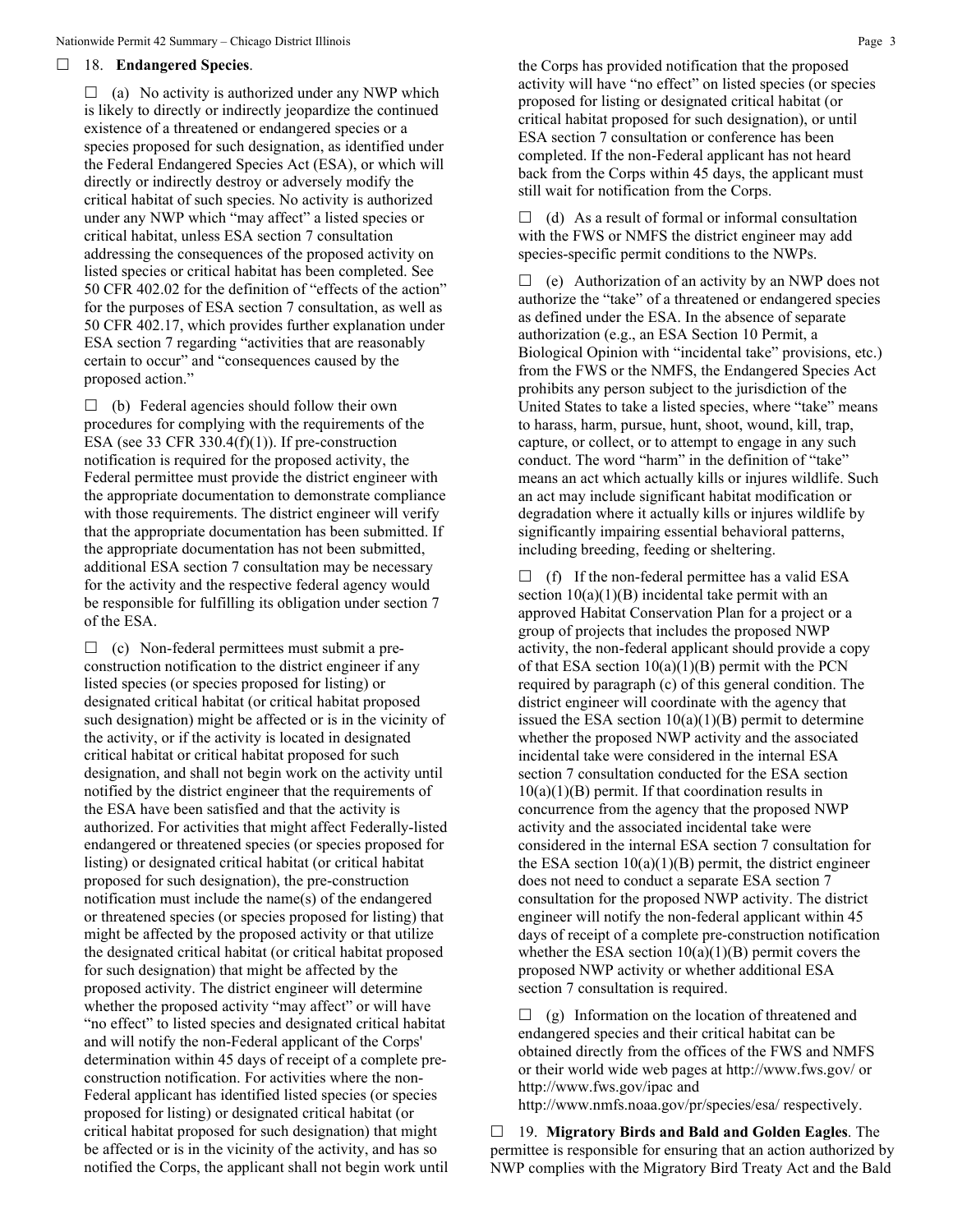#### Nationwide Permit 42 Summary – Chicago District Illinois **Page 4** and the extent of the extent of the extent of the extent of the extent of the extent of the extent of the extent of the extent of the extent of the extent o

and Golden Eagle Protection Act. The permittee is responsible for contacting the appropriate local office of the U.S. Fish and Wildlife Service to determine what measures, if any, are necessary or appropriate to reduce adverse effects to migratory birds or eagles, including whether "incidental take" permits are necessary and available under the Migratory Bird Treaty Act or Bald and Golden Eagle Protection Act for a particular activity.

#### 20. **Historic Properties**.

 $\Box$  (a) No activity is authorized under any NWP which may have the potential to cause effects to properties listed, or eligible for listing, in the National Register of Historic Places until the requirements of Section 106 of the National Historic Preservation Act (NHPA) have been satisfied.

 $\Box$  (b) Federal permittees should follow their own procedures for complying with the requirements of section 106 of the National Historic Preservation Act (see 33 CFR 330.4(g)(1)). If pre-construction notification is required for the proposed NWP activity, the Federal permittee must provide the district engineer with the appropriate documentation to demonstrate compliance with those requirements. The district engineer will verify that the appropriate documentation has been submitted. If the appropriate documentation is not submitted, then additional consultation under section 106 may be necessary. The respective federal agency is responsible for fulfilling its obligation to comply with section 106.

 $\Box$  (c) Non-federal permittees must submit a preconstruction notification to the district engineer if the NWP activity might have the potential to cause effects to any historic properties listed on, determined to be eligible for listing on, or potentially eligible for listing on the National Register of Historic Places, including previously unidentified properties. For such activities, the preconstruction notification must state which historic properties might have the potential to be affected by the proposed NWP activity or include a vicinity map indicating the location of the historic properties or the potential for the presence of historic properties. Assistance regarding information on the location of, or potential for, the presence of historic properties can be sought from the State Historic Preservation Officer, Tribal Historic Preservation Officer, or designated tribal representative, as appropriate, and the National Register of Historic Places (see 33 CFR 330.4(g)). When reviewing pre-construction notifications, district engineers will comply with the current procedures for addressing the requirements of section 106 of the National Historic Preservation Act. The district engineer shall make a reasonable and good faith effort to carry out appropriate identification efforts commensurate with potential impacts, which may include background research, consultation, oral history interviews, sample field investigation, and/or field survey. Based on the information submitted in the PCN and these identification efforts, the district engineer shall determine whether the proposed NWP activity has the potential to cause effects on the historic properties. Section 106 consultation is not required when the district engineer determines that the activity does not have the potential to cause effects on

historic properties (see 36 CFR 800.3(a)). Section 106 consultation is required when the district engineer determines that the activity has the potential to cause effects on historic properties. The district engineer will conduct consultation with consulting parties identified under 36 CFR 800.2(c) when he or she makes any of the following effect determinations for the purposes of section 106 of the NHPA: No historic properties affected, no adverse effect, or adverse effect.

 $\Box$  (d) Where the non-Federal applicant has identified historic properties on which the proposed NWP activity might have the potential to cause effects and has so notified the Corps, the non-Federal applicant shall not begin the activity until notified by the district engineer either that the activity has no potential to cause effects to historic properties or that NHPA section 106 consultation has been completed. For non-federal permittees, the district engineer will notify the prospective permittee within 45 days of receipt of a complete pre-construction notification whether NHPA section 106 consultation is required. If NHPA section 106 consultation is required, the district engineer will notify the non-Federal applicant that he or she cannot begin the activity until section 106 consultation is completed. If the non-Federal applicant has not heard back from the Corps within 45 days, the applicant must still wait for notification from the Corps.

 $\Box$  (e) Prospective permittees should be aware that section 110k of the NHPA (54 U.S.C. 306113) prevents the Corps from granting a permit or other assistance to an applicant who, with intent to avoid the requirements of section 106 of the NHPA, has intentionally significantly adversely affected a historic property to which the permit would relate, or having legal power to prevent it, allowed such significant adverse effect to occur, unless the Corps, after consultation with the Advisory Council on Historic Preservation (ACHP), determines that circumstances justify granting such assistance despite the adverse effect created or permitted by the applicant. If circumstances justify granting the assistance, the Corps is required to notify the ACHP and provide documentation specifying the circumstances, the degree of damage to the integrity of any historic properties affected, and proposed mitigation. This documentation must include any views obtained from the applicant, SHPO/THPO, appropriate Indian tribes if the undertaking occurs on or affects historic properties on tribal lands or affects properties of interest to those tribes, and other parties known to have a legitimate interest in the impacts to the permitted activity on historic properties.

 21. **Discovery of Previously Unknown Remains and Artifacts**. Permittees that discover any previously unknown historic, cultural or archeological remains and artifacts while accomplishing the activity authorized by NWP, they must immediately notify the district engineer of what they have found, and to the maximum extent practicable, avoid construction activities that may affect the remains and artifacts until the required coordination has been completed. The district engineer will initiate the Federal, Tribal, and state coordination required to determine if the items or remains warrant a recovery effort or if the site is eligible for listing in the National Register of Historic Places.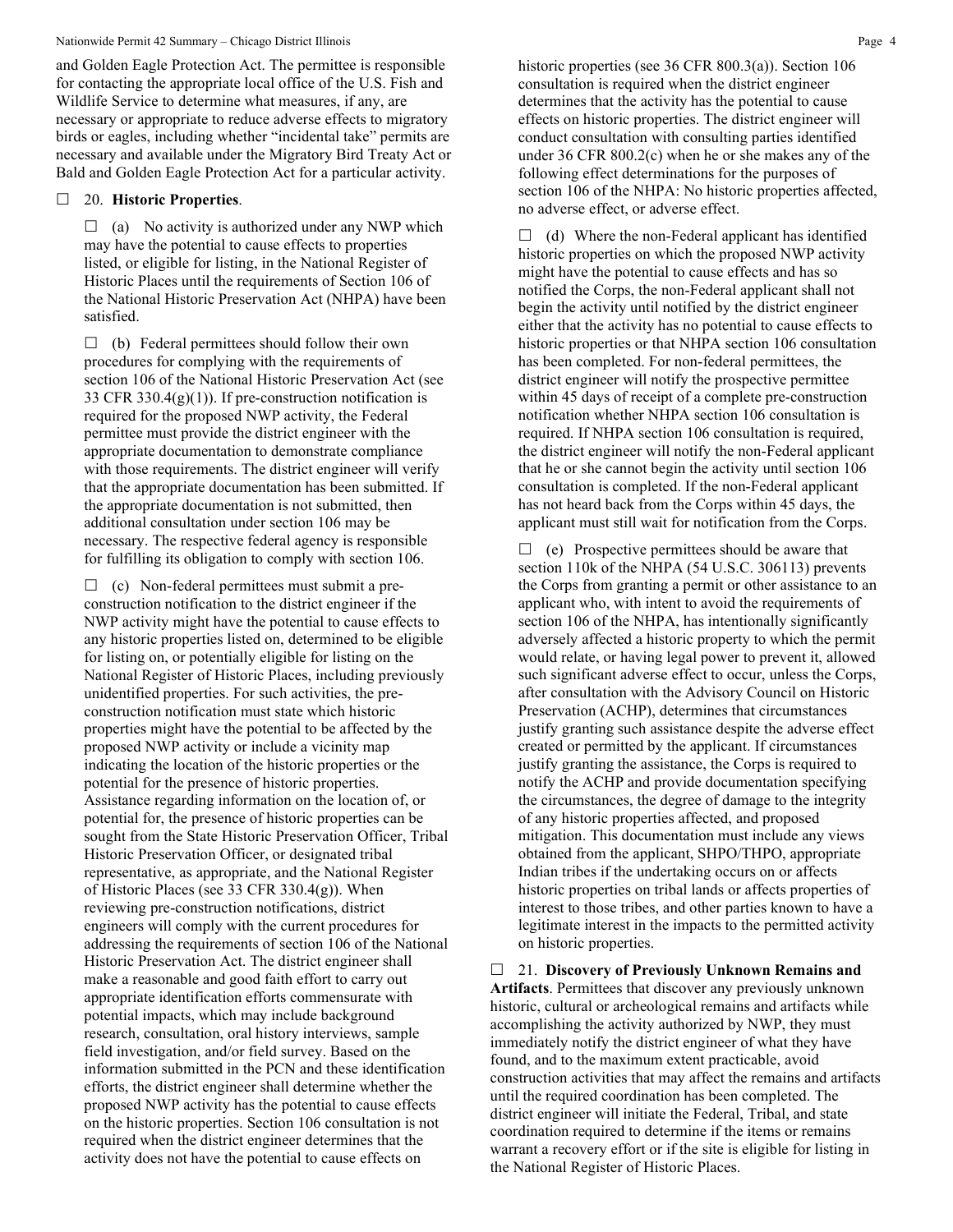**22. Designated Critical Resource Waters**. Critical resource waters include, NOAA-managed marine sanctuaries and marine monuments, and National Estuarine Research Reserves. The district engineer may designate, after notice and opportunity for public comment, additional waters officially designated by a state as having particular environmental or ecological significance, such as outstanding national resource waters or state natural heritage sites. The district engineer may also designate additional critical resource waters after notice and opportunity for public comment.

 $\Box$  (a) Discharges of dredged or fill material into waters of the United States are not authorized by NWPs 7, 12, 14, 16, 17, 21, 29, 31, 35, 39, 40, 42, 43, 44, 49, 50, 51, 52, 57, and 58 for any activity within, or directly affecting, critical resource waters, including wetlands adjacent to such waters.

 $\Box$  (b) For NWPs 3, 8, 10, 13, 15, 18, 19, 22, 23, 25, 27, 28, 30, 33, 34, 36, 37, 38, and 54, notification is required in accordance with general condition 32, for any activity proposed by permittees in the designated critical resource waters including wetlands adjacent to those waters. The district engineer may authorize activities under these NWPs only after she or he determines that the impacts to the critical resource waters will be no more than minimal.

 **23. Mitigation**. The district engineer will consider the following factors when determining appropriate and practicable mitigation necessary to ensure that the individual and cumulative adverse environmental effects are no more than minimal:

 $\Box$  (a) The activity must be designed and constructed to avoid and minimize adverse effects, both temporary and permanent, to waters of the United States to the maximum extent practicable at the project site (i.e., on site).

 $\Box$  (b) Mitigation in all its forms (avoiding, minimizing, rectifying, reducing, or compensating for resource losses) will be required to the extent necessary to ensure that the individual and cumulative adverse environmental effects are no more than minimal.

 $\Box$  (c) Compensatory mitigation at a minimum one-forone ratio will be required for all wetland losses that exceed 1/10-acre and require pre-construction notification, unless the district engineer determines in writing that either some other form of mitigation would be more environmentally appropriate or the adverse environmental effects of the proposed activity are no more than minimal, and provides an activity-specific waiver of this requirement. For wetland losses of 1/10 acre or less that require pre-construction notification, the district engineer may determine on a case-by-case basis that compensatory mitigation is required to ensure that the activity results in only minimal adverse environmental effects.

 $\Box$  (d) Compensatory mitigation at a minimum one-forone ratio will be required for all losses of stream bed that exceed 3/100-acre and require pre-construction notification, unless the district engineer determines in writing that either some other form of mitigation would be more environmentally appropriate or the adverse environmental effects of the proposed activity are no

more than minimal, and provides an activity-specific waiver of this requirement. This compensatory mitigation requirement may be satisfied through the restoration or enhancement of riparian areas next to streams in accordance with paragraph (e) of this general condition. For losses of stream bed of 3/100-acre or less that require pre-construction notification, the district engineer may determine on a case-by-case basis that compensatory mitigation is required to ensure that the activity results in only minimal adverse environmental effects. Compensatory mitigation for losses of streams should be provided, if practicable, through stream rehabilitation, enhancement, or preservation, since streams are difficultto-replace resources (see  $\frac{33 \text{ CFR } 332.3(e)(3)}{25}$ .

 $\Box$  (e) Compensatory mitigation plans for NWP activities in or near streams or other open waters will normally include a requirement for the restoration or enhancement, maintenance, and legal protection (e.g., conservation easements) of riparian areas next to open waters. In some cases, the restoration or maintenance/protection of riparian areas may be the only compensatory mitigation required. If restoring riparian areas involves planting vegetation, only native species should be planted. The width of the required riparian area will address documented water quality or aquatic habitat loss concerns. Normally, the riparian area will be 25 to 50 feet wide on each side of the stream, but the district engineer may require slightly wider riparian areas to address documented water quality or habitat loss concerns. If it is not possible to restore or maintain/protect a riparian area on both sides of a stream, or if the waterbody is a lake or coastal waters, then restoring or maintaining/protecting a riparian area along a single bank or shoreline may be sufficient.

Where both wetlands and open waters exist on the project site, the district engineer will determine the appropriate compensatory mitigation (e.g., riparian areas and/or wetlands compensation) based on what is best for the aquatic environment on a watershed basis. In cases where riparian areas are determined to be the most appropriate form of minimization or compensatory mitigation, the district engineer may waive or reduce the requirement to provide wetland compensatory mitigation for wetland losses.

 $\Box$  (f) Compensatory mitigation projects provided to offset losses of aquatic resources must comply with the applicable provisions of 33 CFR part 332.

 $\Box$  (1) The prospective permittee is responsible for proposing an appropriate compensatory mitigation option if compensatory mitigation is necessary to ensure that the activity results in no more than minimal adverse environmental effects. For the NWPs, the preferred mechanism for providing compensatory mitigation is mitigation bank credits or in-lieu fee program credits (see 33 CFR 332.3(b)(2) and (3)). However, if an appropriate number and type of mitigation bank or in-lieu credits are not available at the time the PCN is submitted to the district engineer, the district engineer may approve the use of permittee-responsible mitigation.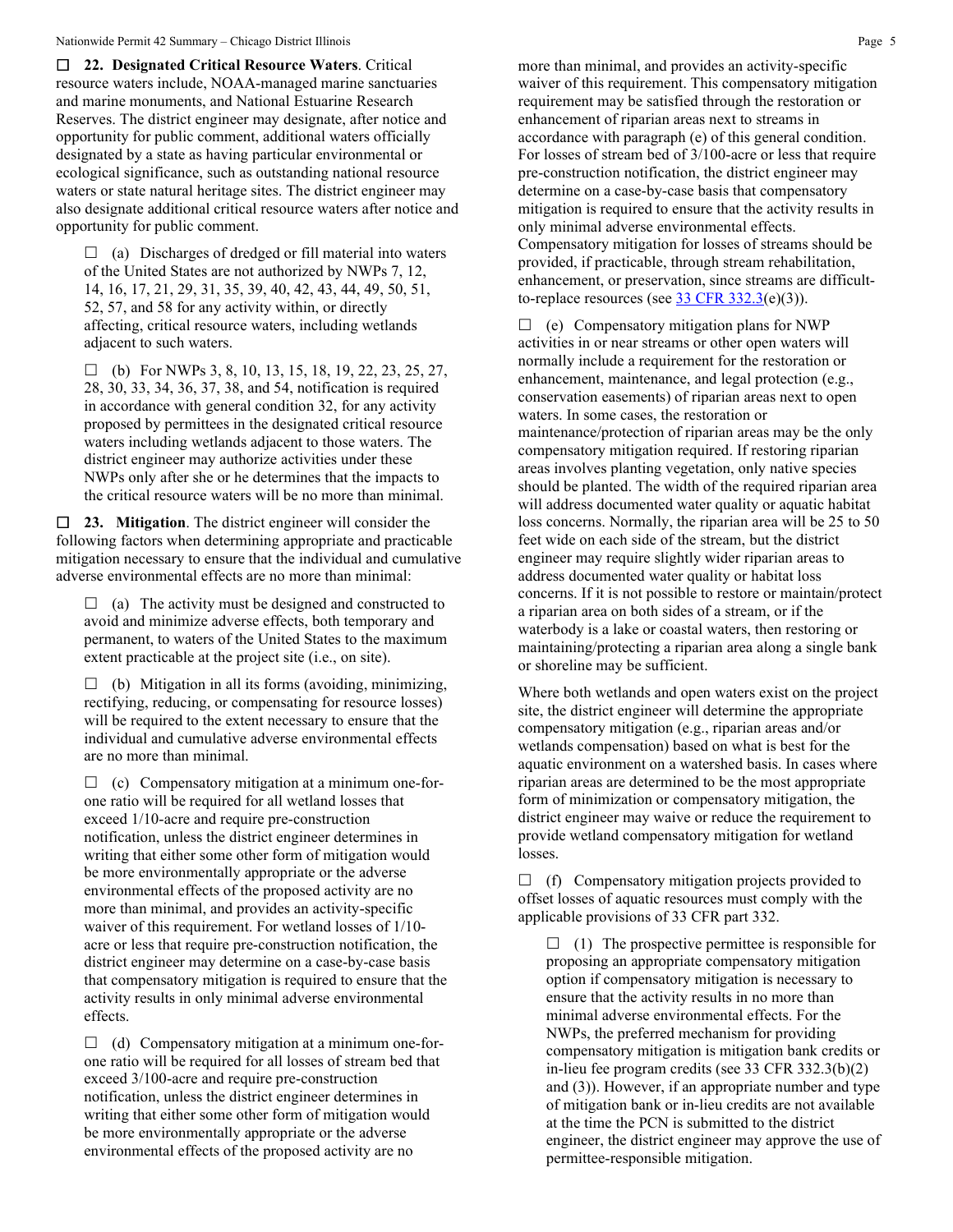$\Box$  (2) The amount of compensatory mitigation required by the district engineer must be sufficient to ensure that the authorized activity results in no more than minimal individual and cumulative adverse environmental effects (see 33 CFR 330.1(e)(3)). (See also 33 CFR 332.3(f).)

 $\Box$  (3) Since the likelihood of success is greater and the impacts to potentially valuable uplands are reduced, aquatic resource restoration should be the first compensatory mitigation option considered for permittee-responsible mitigation.

 $\Box$  (4) If permittee-responsible mitigation is the proposed option, the prospective permittee is responsible for submitting a mitigation plan. A conceptual or detailed mitigation plan may be used by the district engineer to make the decision on the NWP verification request, but a final mitigation plan that addresses the applicable requirements of 33 CFR  $332.4(c)(2)$  through (14) must be approved by the district engineer before the permittee begins work in waters of the United States, unless the district engineer determines that prior approval of the final mitigation plan is not practicable or not necessary to ensure timely completion of the required compensatory mitigation (see 33 CFR 332.3(k)(3)).

 $\Box$  (5) If mitigation bank or in-lieu fee program credits are the proposed option, the mitigation plan needs to address only the baseline conditions at the impact site and the number of credits to be provided (see 33 CFR 332.4(c)(1)(ii)).

 $\Box$  (6) Compensatory mitigation requirements (e.g., resource type and amount to be provided as compensatory mitigation, site protection, ecological performance standards, monitoring requirements) may be addressed through conditions added to the NWP authorization, instead of components of a compensatory mitigation plan (see 33 CFR  $332.4(c)(1)(ii)$ ).

 $\Box$  (g) Compensatory mitigation will not be used to increase the acreage losses allowed by the acreage limits of the NWPs. For example, if an NWP has an acreage limit of 1/2-acre, it cannot be used to authorize any NWP activity resulting in the loss of greater than 1/2-acre of waters of the United States, even if compensatory mitigation is provided that replaces or restores some of the lost waters. However, compensatory mitigation can and should be used, as necessary, to ensure that an NWP activity already meeting the established acreage limits also satisfies the no more than minimal impact requirement for the NWPs.

 $\Box$  (h) Permittees may propose the use of mitigation banks, in-lieu fee programs, or permittee-responsible mitigation. When developing a compensatory mitigation proposal, the permittee must consider appropriate and practicable options consistent with the framework at 33 CFR 332.3(b). For activities resulting in the loss of marine or estuarine resources, permittee-responsible mitigation may be environmentally preferable if there are no mitigation banks or in-lieu fee programs in the area

that have marine or estuarine credits available for sale or transfer to the permittee. For permittee-responsible mitigation, the special conditions of the NWP verification must clearly indicate the party or parties responsible for the implementation and performance of the compensatory mitigation project, and, if required, its long-term management.

 $\Box$  (i) Where certain functions and services of waters of the United States are permanently adversely affected by a regulated activity, such as discharges of dredged or fill material into waters of the United States that will convert a forested or scrub-shrub wetland to a herbaceous wetland in a permanently maintained utility line right-of-way, mitigation may be required to reduce the adverse environmental effects of the activity to the no more than minimal level.

 **24. Safety of Impoundment Structures**. To ensure that all impoundment structures are safely designed, the district engineer may require non-Federal applicants to demonstrate that the structures comply with established state dam safety criteria or have been designed by qualified persons. The district engineer may also require documentation that the design has been independently reviewed by similarly qualified persons, and appropriate modifications made to ensure safety.

## **25. Water Quality**.

 $\Box$  (a) Where the certifying authority (state, authorized tribe, or EPA, as appropriate) has not previously certified compliance of an NWP with CWA section 401, a CWA section 401 water quality certification for the proposed discharge must be obtained or waived (see 33 CFR  $330.4(c)$  $330.4(c)$ ). If the permittee cannot comply with all of the conditions of a water quality certification previously issued by certifying authority for the issuance of the NWP, then the permittee must obtain a water quality certification or waiver for the proposed discharge in order for the activity to be authorized by an NWP.

 $\Box$  (b) If the NWP activity requires pre-construction notification and the certifying authority has not previously certified compliance of an NWP with CWA section 401, the proposed discharge is not authorized by an NWP until water quality certification is obtained or waived. If the certifying authority issues a water quality certification for the proposed discharge, the permittee must submit a copy of the certification to the district engineer. The discharge is not authorized by an NWP until the district engineer has notified the permittee that the water quality certification requirement has been satisfied by the issuance of a water quality certification or a waiver.

 $\Box$  (c) The district engineer or certifying authority may require additional water quality management measures to ensure that the authorized activity does not result in more than minimal degradation of water quality.

 **26. Coastal Zone Management**. In coastal states where an NWP has not previously received a state coastal zone management consistency concurrence, an individual state coastal zone management consistency concurrence must be obtained, or a presumption of concurrence must occur (see 33 CFR 330.4(d)). If the permittee cannot comply with all of the conditions of a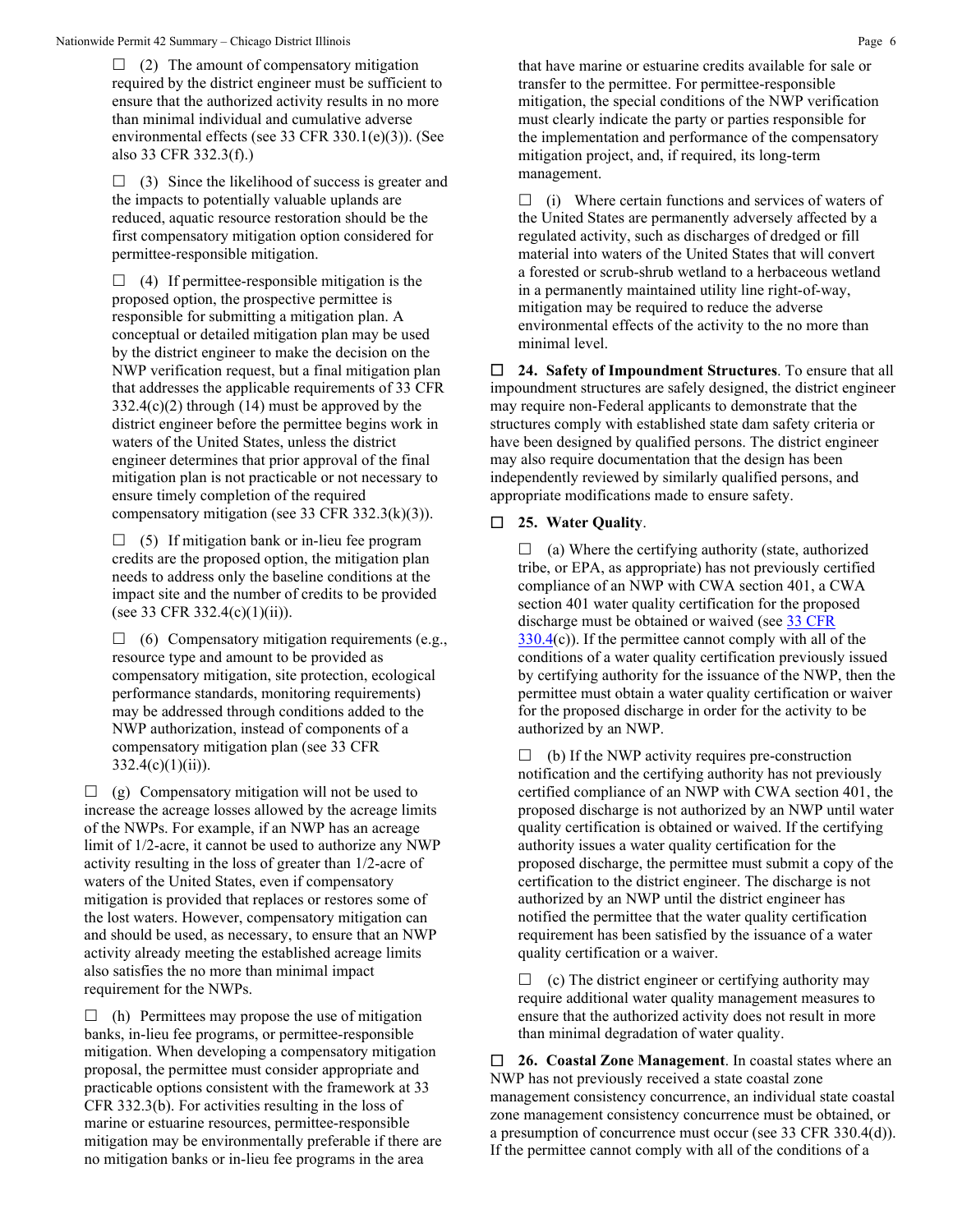#### Nationwide Permit 42 Summary – Chicago District Illinois **Page 7** Page 7

coastal zone management consistency concurrence previously issued by the state, then the permittee must obtain an individual coastal zone management consistency concurrence or presumption of concurrence in order for the activity to be authorized by NWP. The district engineer or a state may require additional measures to ensure that the authorized activity is consistent with state coastal zone management requirements.

 **27. Regional and Case-By-Case Conditions**. The activity must comply with any regional conditions that may have been added by the Division Engineer (see 33 CFR 330.4(e)) and with any case specific conditions added by the Corps or by the state, Indian Tribe, or U.S. EPA in its CWA section 401 Water Quality Certification, or by the state in its Coastal Zone Management Act consistency determination.

 **28. Use of Multiple Nationwide Permits**. The use of more than one NWP for a single and complete project is authorized, subject to the following restrictions:

 $\Box$  (a) If only one of the NWPs used to authorize the single and complete project has a specified acreage limit, the acreage loss of waters of the United States cannot exceed the acreage limit of the NWP with the highest specified acreage limit. For example, if a road crossing over tidal waters is constructed under NWP 14, with associated bank stabilization authorized by NWP 13, the maximum acreage loss of waters of the United States for the total project cannot exceed 1/3-acre.

 $\Box$  (b) If one or more of the NWPs used to authorize the single and complete project has specified acreage limits, the acreage loss of waters of the United States authorized by those NWPs cannot exceed their respective specified acreage limits. For example, if a commercial development is constructed under NWP 39, and the single and complete project includes the filling of an upland ditch authorized by NWP 46, the maximum acreage loss of waters of the United States for the commercial development under NWP 39 cannot exceed 1/2-acre, and the total acreage loss of waters of United States due to the NWP 39 and 46 activities cannot exceed 1 acre.

 **29. Transfer of Nationwide Permit Verifications**. If the permittee sells the property associated with a nationwide permit verification, the permittee may transfer the nationwide permit verification to the new owner by submitting a letter to the appropriate Corps district office to validate the transfer. A copy of the nationwide permit verification must be attached to the letter, and the letter must contain the following statement and signature:

"When the structures or work authorized by this nationwide permit are still in existence at the time the property is transferred, the terms and conditions of this nationwide permit, including any special conditions, will continue to be binding on the new owner(s) of the property. To validate the transfer of this nationwide permit and the associated liabilities associated with compliance with its terms and conditions, have the transferee sign and date below."

# (Transferee)

# (Date)

 **30. Compliance Certification**. Each permittee who receives an NWP verification letter from the Corps must provide a signed certification documenting completion of the authorized activity and implementation of any required compensatory mitigation. The success of any required permittee-responsible mitigation, including the achievement of ecological performance standards, will be addressed separately by the district engineer.

The Corps will provide the permittee the certification document with the NWP verification letter. The certification document will include:

 $\Box$  (a) A statement that the authorized activity was done in accordance with the NWP authorization, including any general, regional, or activity-specific conditions;

 $\Box$  (b) A statement that the implementation of any required compensatory mitigation was completed in accordance with the permit conditions. If credits from a mitigation bank or in-lieu fee program are used to satisfy the compensatory mitigation requirements, the certification must include the documentation required by 33 CFR 332.3(l)(3) to confirm that the permittee secured the appropriate number and resource type of credits; and

 $\Box$  (c) The signature of the permittee certifying the completion of the activity and mitigation.

The completed certification document must be submitted to the district engineer within 30 days of completion of the authorized activity or the implementation of any required compensatory mitigation, whichever occurs later.

 **31. Activities Affecting Structures or Works Built by the United States.** If an NWP activity also requires review by, or permission from, the Corps pursuant to 33 U.S.C. 408 because it will alter or temporarily or permanently occupy or use a U.S. Army Corps of Engineers (USACE) federally authorized Civil Works project (a "USACE project"), the prospective permittee must submit a pre-construction notification. See paragraph (b)(10) of general condition 32. An activity that requires section 408 permission and/or review is not authorized by NWP until the appropriate Corps office issues the section 408 permission or completes its review to alter, occupy, or use the USACE project, and the district engineer issues a written NWP verification.

# **32. Pre-Construction Notification**.

 $\Box$  (a) **Timing**. Where required by the terms of the NWP, the prospective permittee must notify the district engineer by submitting a pre-construction notification (PCN) as early as possible. The district engineer must determine if the PCN is complete within 30 calendar days of the date of receipt and, if the PCN is determined to be incomplete, notify the prospective permittee within that 30 day period to request the additional information necessary to make the PCN complete. The request must specify the information needed to make the PCN complete. As a general rule, district engineers will request additional information necessary to make the PCN complete only once. However, if the prospective permittee does not provide all of the requested information, then the district engineer will notify the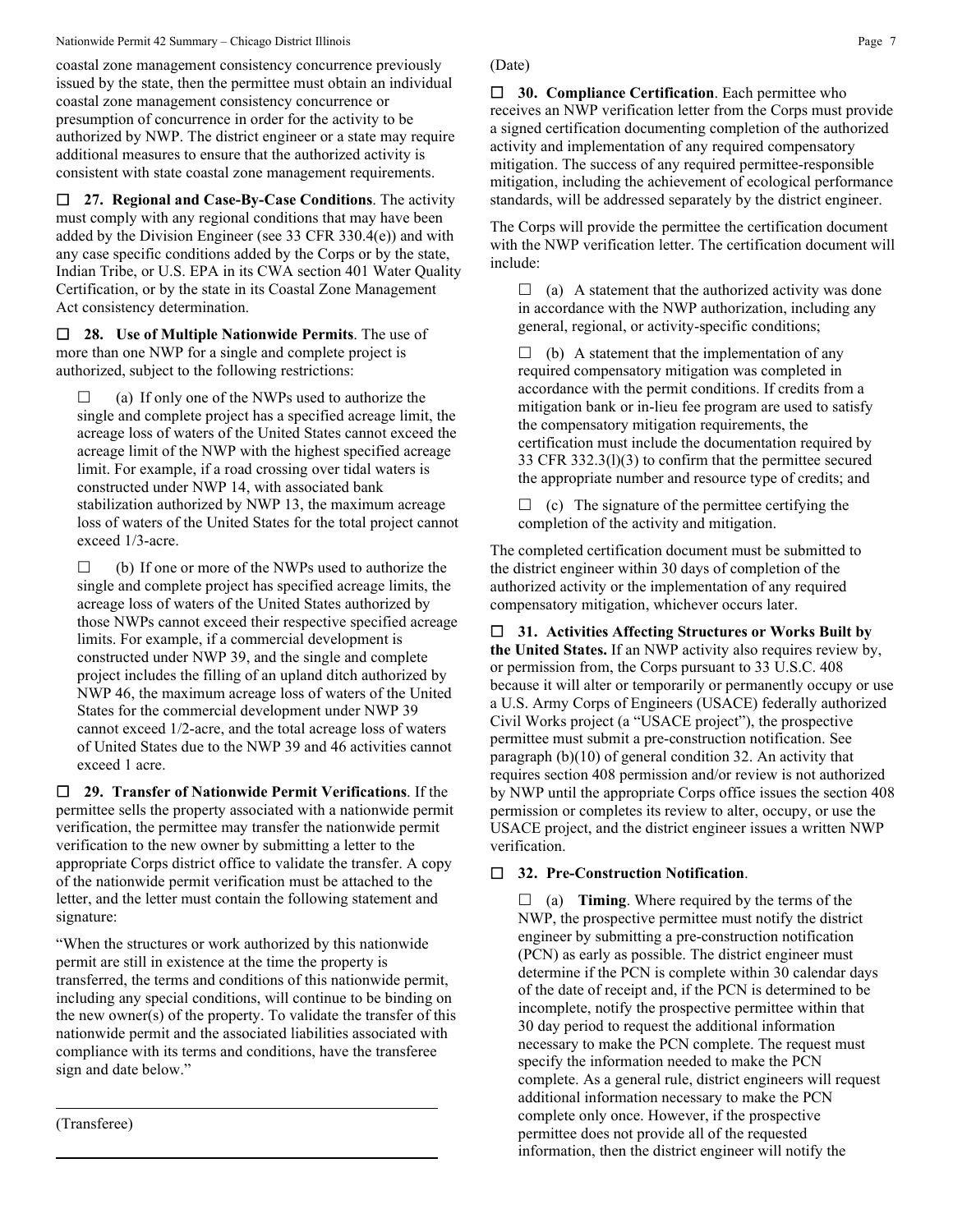prospective permittee that the PCN is still incomplete and the PCN review process will not commence until all of the requested information has been received by the district engineer. The prospective permittee shall not begin the activity until either:

 $\Box$  (1) He or she is notified in writing by the district engineer that the activity may proceed under the NWP with any special conditions imposed by the district or division engineer; or

 $\Box$  (2) 45 calendar days have passed from the district engineer's receipt of the complete PCN and the prospective permittee has not received written notice from the district or division engineer. However, if the permittee was required to notify the Corps pursuant to general condition 18 that listed species or critical habitat might be affected or are in the vicinity of the activity, or to notify the Corps pursuant to general condition 20 that the activity might have the potential to cause effects to historic properties, the permittee cannot begin the activity until receiving written notification from the Corps that there is "no effect" on listed species or "no potential to cause effects" on historic properties, or that any consultation required under Section 7 of the Endangered Species Act (see 33 CFR 330.4(f)) and/or section 106 of the National Historic Preservation Act (see 33 CFR 330.4(g)) has been completed. If the proposed activity requires a written waiver to exceed specified limits of an NWP, the permittee may not begin the activity until the district engineer issues the waiver. If the district or division engineer notifies the permittee in writing that an individual permit is required within 45 calendar days of receipt of a complete PCN, the permittee cannot begin the activity until an individual permit has been obtained. Subsequently, the permittee's right to proceed under the NWP may be modified, suspended, or revoked only in accordance with the procedure set forth in 33 CFR 330.5(d)(2).

 (b) **Contents of Pre-Construction Notification**. The PCN must be in writing and include the following information:

 $\Box$  (1) Name, address and telephone numbers of the prospective permittee;

 $\Box$  (2) Location of the proposed activity;

 $\Box$  (3) Identify the specific NWP or NWP(s) the prospective permittee wants to use to authorize the proposed activity;

 $\Box$  (4) (i) A description of the proposed activity; the activity's purpose; direct and indirect adverse environmental effects the activity would cause, including the anticipated amount of loss of wetlands, other special aquatic sites, and other waters expected to result from the NWP activity, in acres, linear feet, or other appropriate unit of measure; a description of any proposed mitigation measures intended to reduce the adverse environmental effects caused by the proposed activity; and any other NWP(s), regional

general permit(s), or individual permit(s) used or intended to be used to authorize any part of the proposed project or any related activity, including other separate and distant crossings for linear projects that require Department of the Army authorization but do not require pre-construction notification. The description of the proposed activity and any proposed mitigation measures should be sufficiently detailed to allow the district engineer to determine that the adverse environmental effects of the activity will be no more than minimal and to determine the need for compensatory mitigation or other mitigation measures.

 $\Box$  (ii) For linear projects where one or more single and complete crossings require preconstruction notification, the PCN must include the quantity of anticipated losses of wetlands, other special aquatic sites, and other waters for each single and complete crossing of those wetlands, other special aquatic sites, and other waters (including those single and complete crossings authorized by NWP but do not require PCNs). This information will be used by the district engineer to evaluate the cumulative adverse environmental effects of the proposed linear project, and does not change those non-PCN NWP activities into NWP PCNs.

 $\Box$  (iii) Sketches should be provided when necessary to show that the activity complies with the terms of the NWP. (Sketches usually clarify the activity and when provided results in a quicker decision. Sketches should contain sufficient detail to provide an illustrative description of the proposed activity (e.g., a conceptual plan), but do not need to be detailed engineering plans);

 $\Box$  (5) The PCN must include a delineation of wetlands, other special aquatic sites, and other waters, such as lakes and ponds, perennial, and intermittent, on the project site. Wetland delineations must be prepared in accordance with the current method required by the Corps. The permittee may ask the Corps to delineate the special aquatic sites and other waters on the project site, but there may be a delay if the Corps does the delineation, especially if the project site is large or contains many wetlands, other special aquatic sites, and other waters. Furthermore, the 45-day period will not start until the delineation has been submitted to or completed by the Corps, as appropriate;

 $\Box$  (6) If the proposed activity will result in the loss of greater than 1/10-acre of wetlands or 3/100 acre of stream bed and a PCN is required, the prospective permittee must submit a statement describing how the mitigation requirement will be satisfied, or explaining why the adverse environmental effects are no more than minimal and why compensatory mitigation should not be required. As an alternative, the prospective permittee may submit a conceptual or detailed mitigation plan.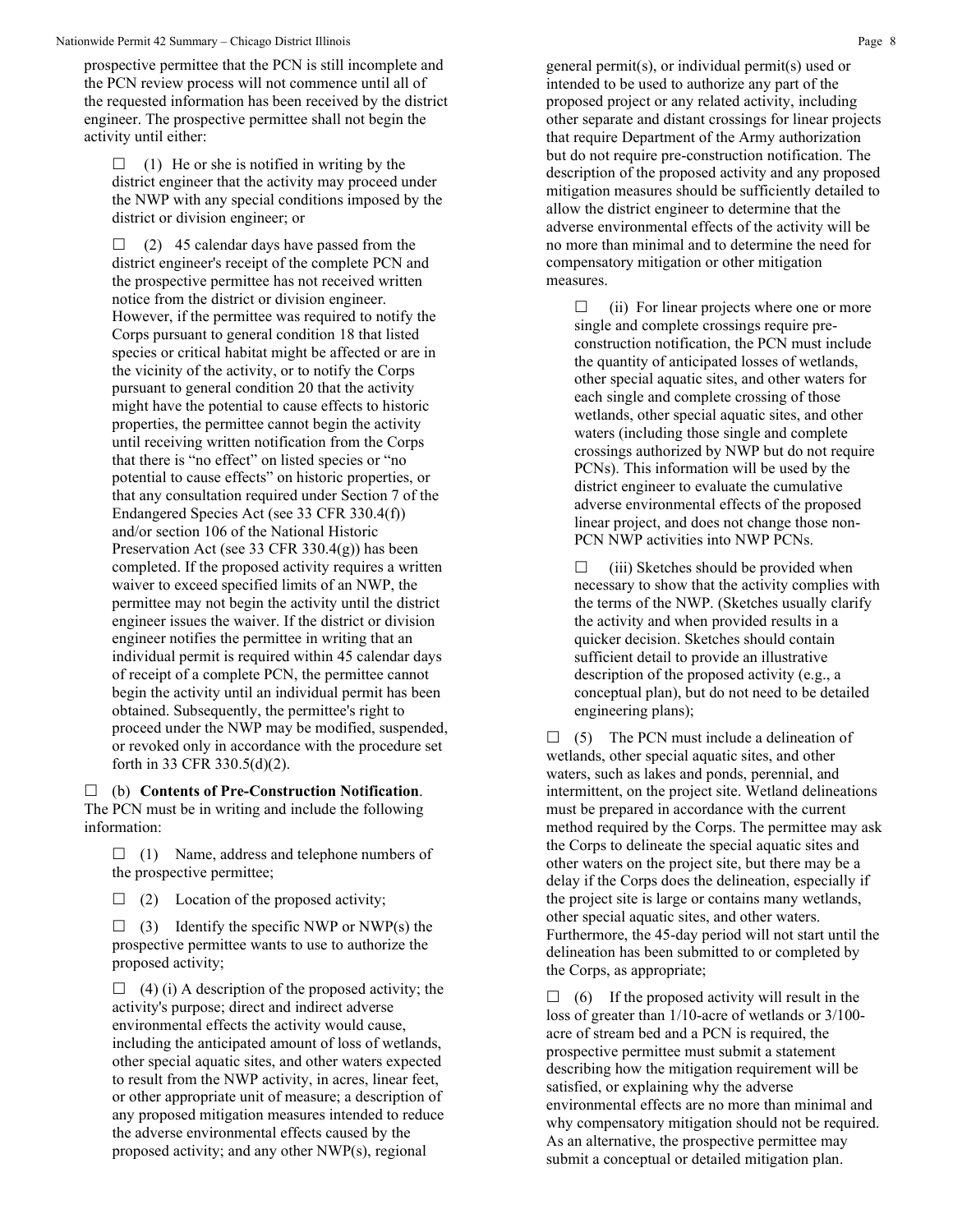$\Box$  (7) For non-federal permittees, if any listed species (or species proposed for listing) or designated critical habitat (or critical habitat proposed for such designation) might be affected or is in the vicinity of the activity, or if the activity is located in designated critical habitat (or critical habitat proposed for such designation), the PCN must include the name(s) of those endangered or threatened species (or species proposed for listing) that might be affected by the proposed activity or utilize the designated critical habitat (or critical habitat proposed for such designation) that might be affected by the proposed activity. For NWP activities that require pre-construction notification, Federal permittees must provide documentation demonstrating compliance with the Endangered Species Act;

 $\Box$  (8) For non-federal permittees, if the NWP activity might have the potential to cause effects to a historic property listed on, determined to be eligible for listing on, or potentially eligible for listing on, the National Register of Historic Places, the PCN must state which historic property might have the potential to be affected by the proposed activity or include a vicinity map indicating the location of the historic property. For NWP activities that require preconstruction notification, Federal permittees must provide documentation demonstrating compliance with section 106 of the National Historic Preservation Act;

 $\Box$  (9) For an activity that will occur in a component of the National Wild and Scenic River System, or in a river officially designated by Congress as a "study river" for possible inclusion in the system while the river is in an official study status, the PCN must identify the Wild and Scenic River or the "study river" (see general condition 16); and

 $\Box$  (10) For an NWP activity that requires permission from, or review by, the Corps pursuant to 33 U.S.C. 408 because it will alter or temporarily or permanently occupy or use a U.S. Army Corps of Engineers federally authorized civil works project, the pre-construction notification must include a statement confirming that the project proponent has submitted a written request for section 408 permission from, or review by, the Corps office having jurisdiction over that USACE project.

 (c) **Form of Pre-Construction Notification.** The nationwide permit pre-construction notification form (Form ENG 6082) should be used for NWP PCNs. A letter containing the required information may also be used. Applicants may provide electronic files of PCNs and supporting materials if the district engineer has established tools and procedures for electronic submittals.

(d) **Agency Coordination**:

 $\Box$  (1) The district engineer will consider any comments from Federal and state agencies concerning the proposed activity's compliance with the terms and conditions of the NWPs and the need for mitigation to reduce the activity's adverse environmental effects so that they are no more than minimal.

 $\Box$  (2) Agency coordination is required for:

i) All NWP activities that require preconstruction notification and result in the loss of greater than 1/2-acre of waters of the United States;

ii) NWP 13 activities in excess of 500 linear feet, fills greater than one cubic yard per running foot, or involve discharges of dredged or fill material into special aquatic sites; and

(iii) NWP 54 activities in excess of 500 linear feet, or that extend into the waterbody more than 30 feet from the mean low water line in tidal waters or the ordinary high water mark in the Great Lakes.

 $\Box$  (3) When agency coordination is required, the district engineer will immediately provide (e.g., via email, facsimile transmission, overnight mail, or other expeditious manner) a copy of the complete PCN to the appropriate Federal or state offices (FWS, state natural resource or water quality agency, EPA, and, if appropriate, the NMFS). With the exception of NWP 37, these agencies will have 10 calendar days from the date the material is transmitted to notify the district engineer via telephone, facsimile transmission, or email that they intend to provide substantive, site-specific comments. The comments must explain why the agency believes the adverse environmental effects will be more than minimal. If so contacted by an agency, the district engineer will wait an additional 15 calendar days before making a decision on the pre-construction notification. The district engineer will fully consider agency comments received within the specified time frame concerning the proposed activity's compliance with the terms and conditions of the NWPs, including the need for mitigation to ensure that the net adverse environmental effects of the proposed activity are no more than minimal. The district engineer will provide no response to the resource agency, except as provided below. The district engineer will indicate in the administrative record associated with each preconstruction notification that the resource agencies' concerns were considered. For NWP 37, the emergency watershed protection and rehabilitation activity may proceed immediately in cases where there is an unacceptable hazard to life or a significant loss of property or economic hardship will occur. The district engineer will consider any comments received to decide whether the NWP 37 authorization should be modified, suspended, or revoked in accordance with the procedures at 33 CFR 330.5.

 $\Box$  (4) In cases of where the prospective permittee is not a Federal agency, the district engineer will provide a response to NMFS within 30 calendar days of receipt of any Essential Fish Habitat conservation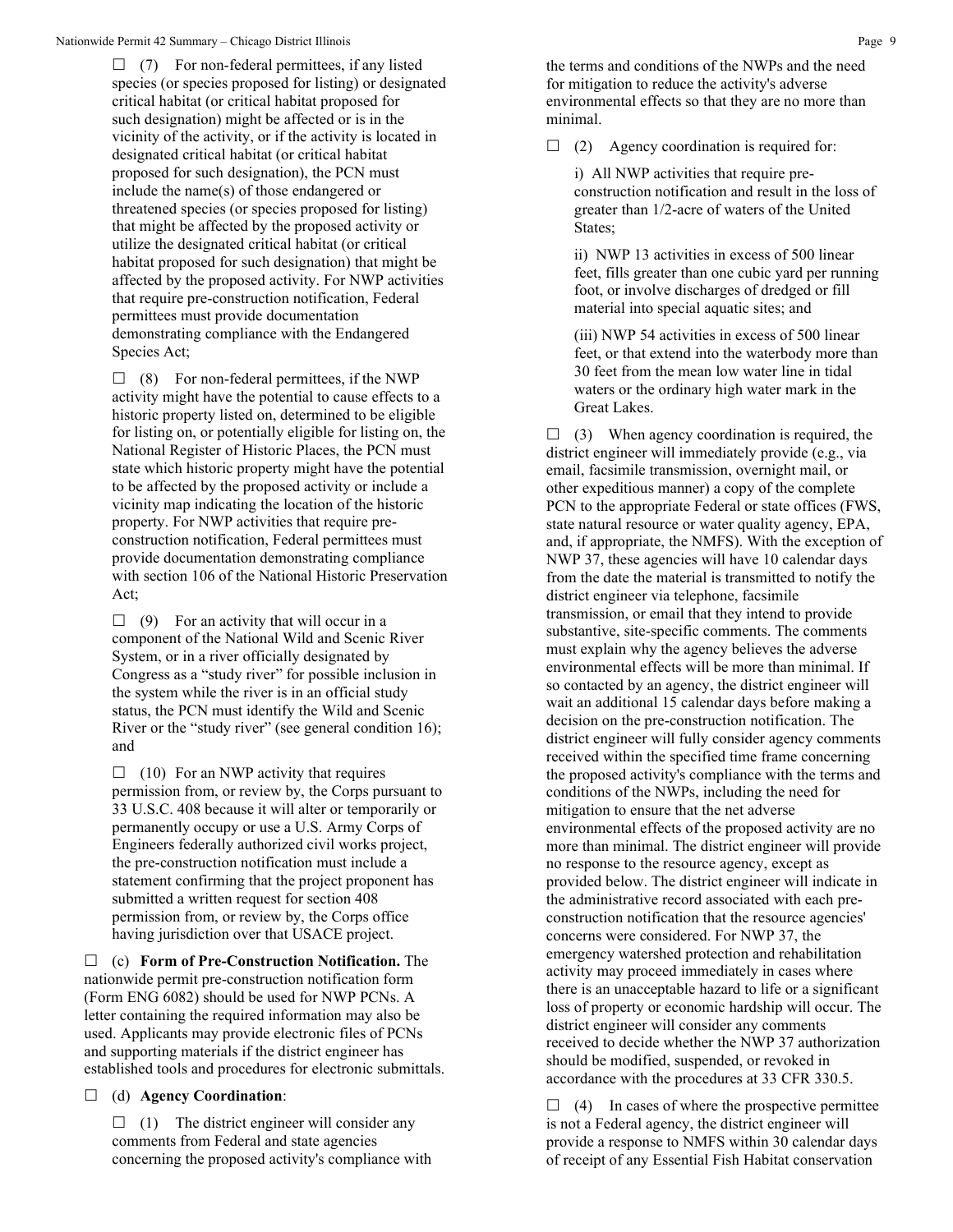recommendations, as required by section 305(b)(4)(B) of the Magnuson-Stevens Fishery Conservation and Management Act.

 $\Box$  (5) Applicants are encouraged to provide the Corps with either electronic files or multiple copies of pre-construction notifications to expedite agency coordination.

#### **C. District Engineer's Decision**

 $\Box$  1. In reviewing the PCN for the proposed activity, the district engineer will determine whether the activity authorized by the NWP will result in more than minimal individual or cumulative adverse environmental effects or may be contrary to the public interest. If a project proponent requests authorization by a specific NWP, the district engineer should issue the NWP verification for that activity if it meets the terms and conditions of that NWP, unless he or she determines, after considering mitigation, that the proposed activity will result in more than minimal individual and cumulative adverse effects on the aquatic environment and other aspects of the public interest and exercises discretionary authority to require an individual permit for the proposed activity. For a linear project, this determination will include an evaluation of the single and complete crossings of waters of the United States that require PCNs to determine whether they individually satisfy the terms and conditions of the NWP(s), as well as the cumulative effects caused by all of the crossings of waters of the United States authorized by NWP. If an applicant requests a waiver of an applicable limit, as provided for in NWPs 13, 36, or 54, the district engineer will only grant the waiver upon a written determination that the NWP activity will result in only minimal individual and cumulative adverse environmental effects.

 $\Box$  2. When making minimal adverse environmental effects determinations the district engineer will consider the direct and indirect effects caused by the NWP activity. He or she will also consider the cumulative adverse environmental effects caused by activities authorized by NWP and whether those cumulative adverse environmental effects are no more than minimal. The district engineer will also consider site specific factors, such as the environmental setting in the vicinity of the NWP activity, the type of resource that will be affected by the NWP activity, the functions provided by the aquatic resources that will be affected by the NWP activity, the degree or magnitude to which the aquatic resources perform those functions, the extent that aquatic resource functions will be lost as a result of the NWP activity (e.g., partial or complete loss), the duration of the adverse effects (temporary or permanent), the importance of the aquatic resource functions to the region (e.g., watershed or ecoregion), and mitigation required by the district engineer. If an appropriate functional or condition assessment method is available and practicable to use, that assessment method may be used by the district engineer to assist in the minimal adverse environmental effects determination. The district engineer may add case-specific special conditions to the NWP authorization to address site-specific environmental concerns.

 $\Box$  3. If the proposed activity requires a PCN and will result in a loss of greater than 1/10-acre of wetlands or 3/100 acre of stream bed, the prospective permittee should submit a mitigation proposal with the PCN. Applicants may also

propose compensatory mitigation for NWP activities with smaller impacts, or for impacts to other types of waters. The district engineer will consider any proposed compensatory mitigation or other mitigation measures the applicant has included in the proposal in determining whether the net adverse environmental effects of the proposed activity are no more than minimal. The compensatory mitigation proposal may be either conceptual or detailed. If the district engineer determines that the activity complies with the terms and conditions of the NWP and that the adverse environmental effects are no more than minimal, after considering mitigation, the district engineer will notify the permittee and include any activity-specific conditions in the NWP verification the district engineer deems necessary. Conditions for compensatory mitigation requirements must comply with the appropriate provisions at  $33 \text{ CFR } 332.3(k)$ . The district engineer must approve the final mitigation plan before the permittee commences work in waters of the United States, unless the district engineer determines that prior approval of the final mitigation plan is not practicable or not necessary to ensure timely completion of the required compensatory mitigation. If the prospective permittee elects to submit a compensatory mitigation plan with the PCN, the district engineer will expeditiously review the proposed compensatory mitigation plan. The district engineer must review the proposed compensatory mitigation plan within 45 calendar days of receiving a complete PCN and determine whether the proposed mitigation would ensure that the NWP activity results in no more than minimal adverse environmental effects. If the net adverse environmental effects of the NWP activity (after consideration of the mitigation proposal) are determined by the district engineer to be no more than minimal, the district engineer will provide a timely written response to the applicant. The response will state that the NWP activity can proceed under the terms and conditions of the NWP, including any activity-specific conditions added to the NWP authorization by the district engineer.

 $\Box$  4. If the district engineer determines that the adverse environmental effects of the proposed activity are more than minimal, then the district engineer will notify the applicant either: (a) That the activity does not qualify for authorization under the NWP and instruct the applicant on the procedures to seek authorization under an individual permit; (b) that the activity is authorized under the NWP subject to the applicant's submission of a mitigation plan that would reduce the adverse environmental effects so that they are no more than minimal; or (c) that the activity is authorized under the NWP with specific modifications or conditions. Where the district engineer determines that mitigation is required to ensure no more than minimal adverse environmental effects, the activity will be authorized within the 45-day PCN period (unless additional time is required to comply with general conditions 18, 20, and/or 31), with activity-specific conditions that state the mitigation requirements. The authorization will include the necessary conceptual or detailed mitigation plan or a requirement that the applicant submit a mitigation plan that would reduce the adverse environmental effects so that they are no more than minimal. When compensatory mitigation is required, no work in waters of the United States may occur until the district engineer has approved a specific mitigation plan or has determined that prior approval of a final mitigation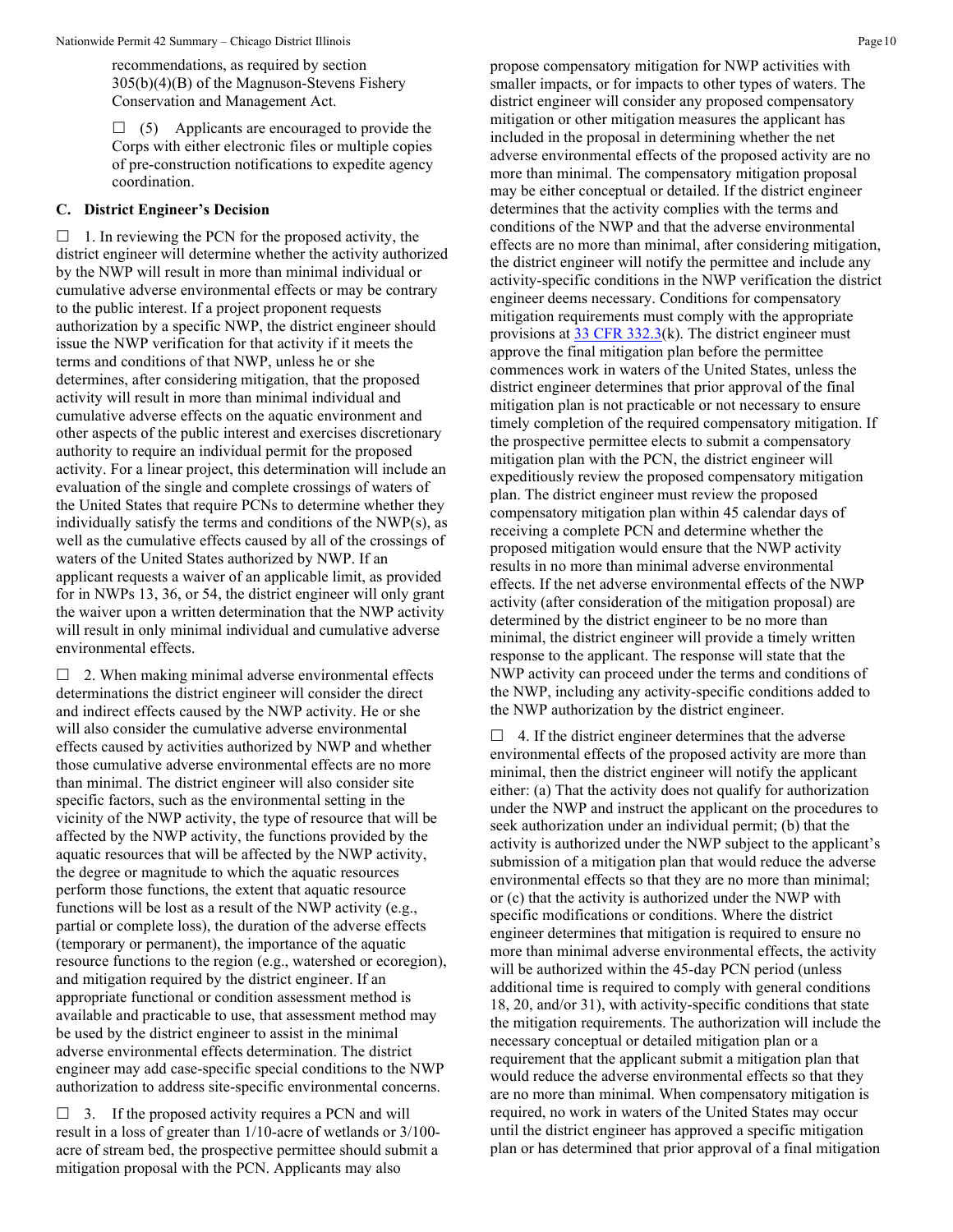plan is not practicable or not necessary to ensure timely completion of the required compensatory mitigation.

#### D. **Further Information**

1. District engineers have authority to determine if an activity complies with the terms and conditions of an NWP.

2. NWPs do not obviate the need to obtain other federal, state, or local permits, approvals, or authorizations required by law.

3. NWPs do not grant any property rights or exclusive privileges.

4. NWPs do not authorize any injury to the property or rights of others.

5. NWPs do not authorize interference with any existing or proposed Federal project (see general condition 31).

#### E. **Definitions**

**Best management practices (BMPs)**: Policies, practices, procedures, or structures implemented to mitigate the adverse environmental effects on surface water quality resulting from development. BMPs are categorized as structural or nonstructural.

**Compensatory mitigation**: The restoration (re-establishment or rehabilitation), establishment (creation), enhancement, and/or in certain circumstances preservation of aquatic resources for the purposes of offsetting unavoidable adverse impacts which remain after all appropriate and practicable avoidance and minimization has been achieved.

**Currently serviceable**: Useable as is or with some maintenance, but not so degraded as to essentially require reconstruction.

**Direct effects**: Effects that are caused by the activity and occur at the same time and place.

**Discharge**: The term "discharge" means any discharge of dredged or fill material into waters of the United States.

**Ecological reference:** A model used to plan and design an aquatic habitat and riparian area restoration, enhancement, or establishment activity under NWP 27. An ecological reference may be based on the structure, functions, and dynamics of an aquatic habitat type or a riparian area type that currently exists in the region where the proposed NWP 27 activity is located. Alternatively, an ecological reference may be based on a conceptual model for the aquatic habitat type or riparian area type to be restored, enhanced, or established as a result of the proposed NWP 27 activity. An ecological reference takes into account the range of variation of the aquatic habitat type or riparian area type in the region.

**Enhancement**: The manipulation of the physical, chemical, or biological characteristics of an aquatic resource to heighten, intensify, or improve a specific aquatic resource function(s). Enhancement results in the gain of selected aquatic resource function(s), but may also lead to a decline in other aquatic resource function(s). Enhancement does not result in a gain in aquatic resource area.

**Establishment (creation):** The manipulation of the physical, chemical, or biological characteristics present to develop an

aquatic resource that did not previously exist at an upland site. Establishment results in a gain in aquatic resource area.

**High Tide Line**: The line of intersection of the land with the water's surface at the maximum height reached by a rising tide. The high tide line may be determined, in the absence of actual data, by a line of oil or scum along shore objects, a more or less continuous deposit of fine shell or debris on the foreshore or berm, other physical markings or characteristics, vegetation lines, tidal gages, or other suitable means that delineate the general height reached by a rising tide. The line encompasses spring high tides and other high tides that occur with periodic frequency but does not include storm surges in which there is a departure from the normal or predicted reach of the tide due to the piling up of water against a coast by strong winds such as those accompanying a hurricane or other intense storm.

**Historic Property**: Any prehistoric or historic district, site (including archaeological site), building, structure, or other object included in, or eligible for inclusion in, the National Register of Historic Places maintained by the Secretary of the Interior. This term includes artifacts, records, and remains that are related to and located within such properties. The term includes properties of traditional religious and cultural importance to an Indian tribe or Native Hawaiian organization and that meet the National Register criteria (36 CFR part 60).

**Independent utility**: A test to determine what constitutes a single and complete non-linear project in the Corps Regulatory Program. A project is considered to have independent utility if it would be constructed absent the construction of other projects in the project area. Portions of a multi-phase project that depend upon other phases of the project do not have independent utility. Phases of a project that would be constructed even if the other phases were not built can be considered as separate single and complete projects with independent utility.

**Indirect effects**: Effects that are caused by the activity and are later in time or farther removed in distance, but are still reasonably foreseeable.

**Loss of waters of the United States**: Waters of the United States that are permanently adversely affected by filling, flooding, excavation, or drainage because of the regulated activity. The loss of stream bed includes the acres of stream bed that are permanently adversely affected by filling or excavation because of the regulated activity. Permanent adverse effects include permanent discharges of dredged or fill material that change an aquatic area to dry land, increase the bottom elevation of a waterbody, or change the use of a waterbody. The acreage of loss of waters of the United States is a threshold measurement of the impact to jurisdictional waters for determining whether a project may qualify for an NWP; it is not a net threshold that is calculated after considering compensatory mitigation that may be used to offset losses of aquatic functions and services. Waters of the United States temporarily filled, flooded, excavated, or drained, but restored to pre-construction contours and elevations after construction, are not included in the measurement of loss of waters of the United States. Impacts resulting from activities that do not require Department of the Army authorization, such as activities eligible for exemptions under section 404(f) of the Clean Water Act, are not considered when calculating the loss of waters of the United States.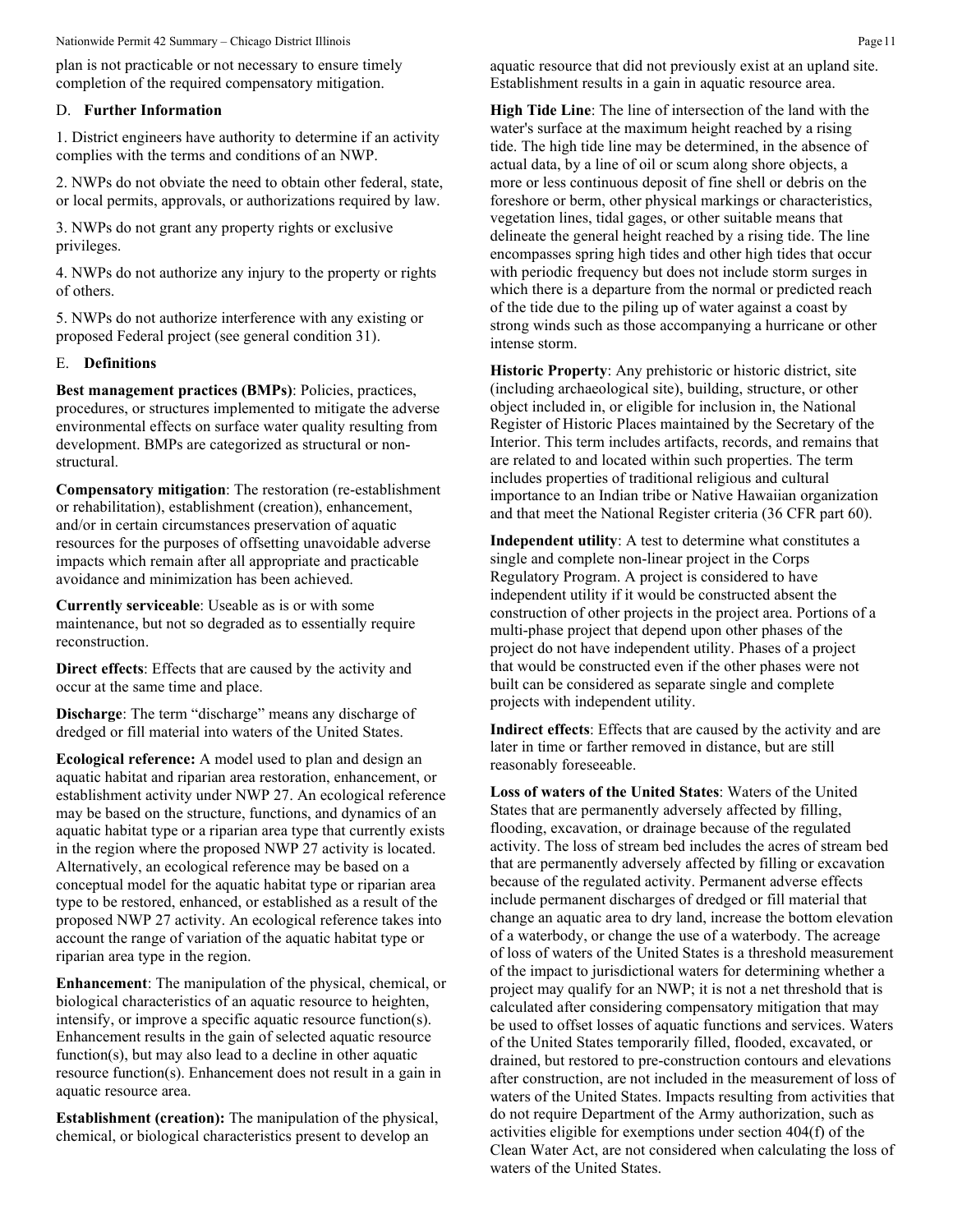**Navigable waters:** Waters subject to section 10 of the Rivers and Harbors Act of 1899. These waters are defined at 33 CFR part 329.

**Non-tidal wetland**: A non-tidal wetland is a wetland that is not subject to the ebb and flow of tidal waters. Non-tidal wetlands contiguous to tidal Start Printed Page 57394waters are located landward of the high tide line (i.e., spring high tide line).

**Open water:** For purposes of the NWPs, an open water is any area that in a year with normal patterns of precipitation has water flowing or standing above ground to the extent that an ordinary high water mark can be determined. Aquatic vegetation within the area of flowing or standing water is either non-emergent, sparse, or absent. Vegetated shallows are considered to be open waters. Examples of "open waters" include rivers, streams, lakes, and ponds.

**Ordinary High Water Mark**: The term ordinary high water mark means that line on the shore established by the fluctuations of water and indicated by physical characteristics such as a clear, natural line impressed on the bank, shelving, changes in the character of soil, destruction of terrestrial vegetation, the presence of litter and debris, or other appropriate means that consider the characteristics of the surrounding areas.

**Perennial stream**: A perennial stream has surface water flowing continuously year-round during a typical year.

**Practicable**: Available and capable of being done after taking into consideration cost, existing technology, and logistics in light of overall project purposes.

**Pre-construction notification:** A request submitted by the project proponent to the Corps for confirmation that a particular activity is authorized by nationwide permit. The request may be a permit application, letter, or similar document that includes information about the proposed work and its anticipated environmental effects. Pre-construction notification may be required by the terms and conditions of a nationwide permit, or by regional conditions. A preconstruction notification may be voluntarily submitted in cases where pre-construction notification is not required and the project proponent wants confirmation that the activity is authorized by nationwide permit.

**Preservation**: The removal of a threat to, or preventing the decline of, aquatic resources by an action in or near those aquatic resources. This term includes activities commonly associated with the protection and maintenance of aquatic resources through the implementation of appropriate legal and physical mechanisms. Preservation does not result in a gain of aquatic resource area or functions.

**Re-establishment**: The manipulation of the physical, chemical, or biological characteristics of a site with the goal of returning natural/historic functions to a former aquatic resource. Re-establishment results in rebuilding a former aquatic resource and results in a gain in aquatic resource area and functions.

**Rehabilitation**: The manipulation of the physical, chemical, or biological characteristics of a site with the goal of repairing natural/historic functions to a degraded aquatic resource. Rehabilitation results in a gain in aquatic resource function, but does not result in a gain in aquatic resource area.

**Restoration**: The manipulation of the physical, chemical, or biological characteristics of a site with the goal of returning natural/historic functions to a former or degraded aquatic resource. For the purpose of tracking net gains in aquatic resource area, restoration is divided into two categories: Reestablishment and rehabilitation.

**Riffle and pool complex**: Riffle and pool complexes are special aquatic sites under the 404(b)(1) Guidelines. Riffle and pool complexes sometimes characterize steep gradient sections of streams. Such stream sections are recognizable by their hydraulic characteristics. The rapid movement of water over a course substrate in riffles results in a rough flow, a turbulent surface, and high dissolved oxygen levels in the water. Pools are deeper areas associated with riffles. A slower stream velocity, a streaming flow, a smooth surface, and a finer substrate characterize pools.

**Riparian areas**: Riparian areas are lands next to streams, lakes, and estuarine-marine shorelines. Riparian areas are transitional between terrestrial and aquatic ecosystems, through which surface and subsurface hydrology connects riverine, lacustrine, estuarine, and marine waters with their adjacent wetlands, non-wetland waters, or uplands. Riparian areas provide a variety of ecological functions and services and help improve or maintain local water quality. (See general condition 23.)

**Shellfish seeding**: The placement of shellfish seed and/or suitable substrate to increase shellfish production. Shellfish seed consists of immature individual shellfish or individual shellfish attached to shells or shell fragments (i.e., spat on shell). Suitable substrate may consist of shellfish shells, shell fragments, or other appropriate materials placed into waters for shellfish habitat.

**Single and complete linear project:** A linear project is a project constructed for the purpose of getting people, goods, or services from a point of origin to a terminal point, which often involves multiple crossings of one or more waterbodies at separate and distant locations. The term "single and complete project" is defined as that portion of the total linear project proposed or accomplished by one owner/developer or partnership or other association of owners/developers that includes all crossings of a single water of the United States (i.e., a single waterbody) at a specific location. For linear projects crossing a single or multiple waterbodies several times at separate and distant locations, each crossing is considered a single and complete project for purposes of NWP authorization. However, individual channels in a braided stream or river, or individual arms of a large, irregularly shaped wetland or lake, etc., are not separate waterbodies, and crossings of such features cannot be considered separately.